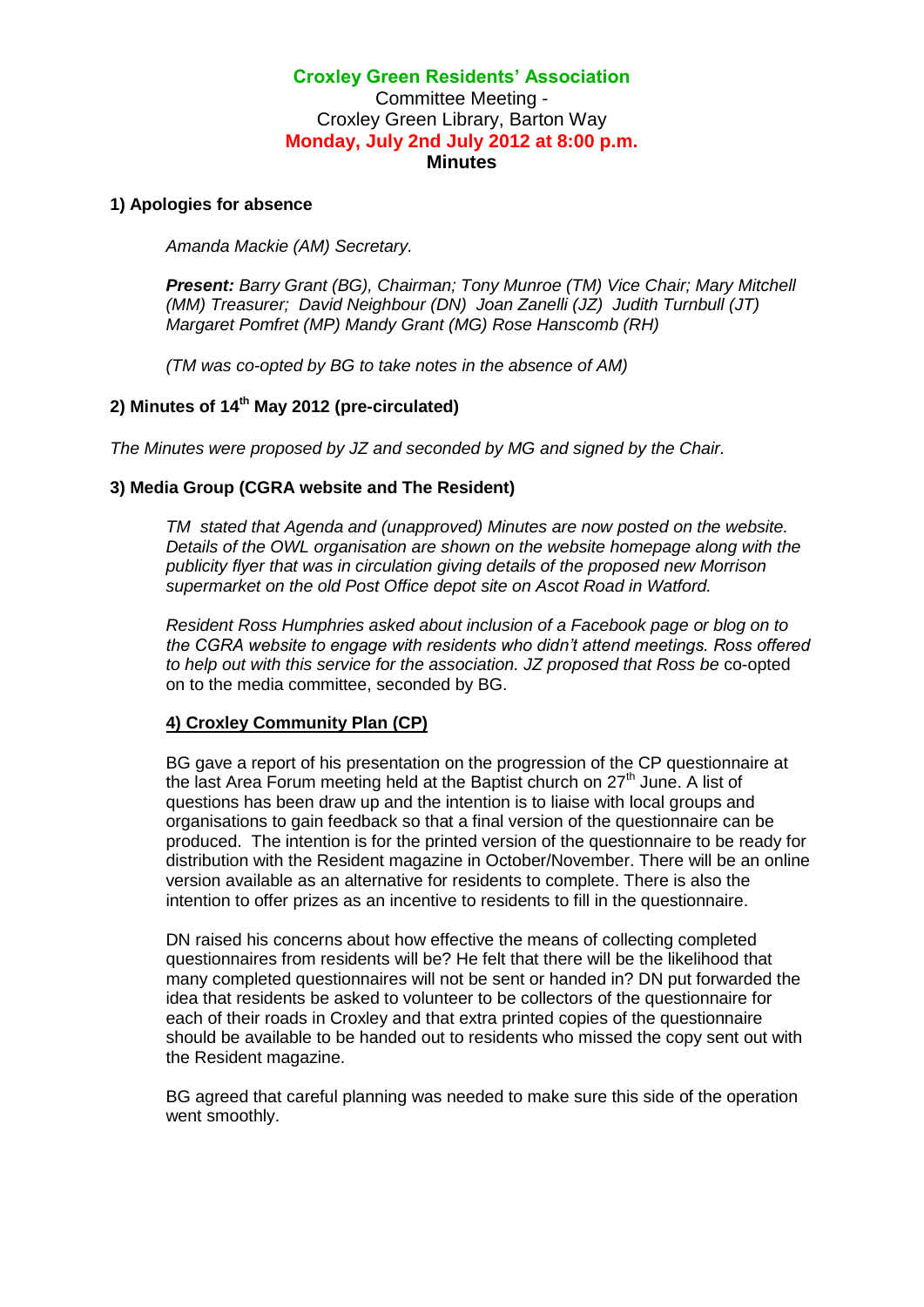# **5) Secondary school sites and LPF consultation**

BG, along with other Croxley residents, attended the meeting held at TRDC on Monday  $25<sup>th</sup>$ June to raise concerns about the allocation of Green Belt land for a proposed new secondary school site in Croxley as part TRDC local planning framework. At the meeting the Chair, Councillor Ann Shaw, announced that a decision had been taken (at very short notice) to defer a decision on school site allocation until the next meeting  $(3<sup>rd</sup>$  September). BG and other residents from Croxley wanted to voice their concerns on these issues particularly the legality of the policy and TDRC's definition of the meaning "very special circumstances" regarding building on Green Belt land. The Chair did not permit BG to complete his presentation within the allotted 3 minutes, was rather rude and hostile in addressing BG. Furthermore, the Chair did not allocate time to hear from the Chairman of Croxley Green Parish Council and Parish Cllr Dudley Edmunds, both of whom had clearly indicated their wish to comment on the Agenda item.

BG wrote to the Chief Executive of TRDC (e-mail) seeking clarification of the TRDC proposal to include a policy statement within the Local Plan that appeared contrary to National Planning Policy and received a reply that supported the behaviour of the Chair of the TRDC Executive Committee backing the chair and an explanation on policy which did little to remove the notion that it was contrary to the National Planning Policy Framework. BG will reply and seek further explanation of the actual planning policy of TRDC in relation to site allocation for development on the Green Belt.

MG commented how many differing answers were given by Councillors and council officials when asked questions on these issues. MG suggested that the CGRA writes to HCC to ask about their development plan for the allocation of new schools and whether they are looking into alternative sites for a new secondary school in the Watford district. It was also suggested that having a forum meeting with officials from HCC be arranged to establish facts on a new secondary school site.

## **6) TFL and Herts CC public consultation re Croxley Rail Link**

*The Public Enquiry for the Croxley Rail lLnk is due to take place at Watford football ground on Tuesday 9th October. Various groups from the Croxley and Watford area have lodged objections. BG asked if local residents who attended the enquiry would report back to the CGRA.* 

## **7) Croxley Green Road Safety Committee update**

*TM reported back about the Road Safety Meeting held on Monday 25th June.*

*I5 mile per hour speed limit signs have been mounted on the lamp posts in Community Way. In September leaflets will be distributed to households giving details of the speed limit in Community Way as a way of reinforcing this speed limit to residents.*

*One of the Croxley PCSOs attended the meeting and reported to the Committee that traffic speed checks have been carried out by PCSOs on various roads in Croxley. They now have the power to deal directly with some road and traffic issues and encourage residents to use the police 101 telephone number to report any traffic violations or incidents..*